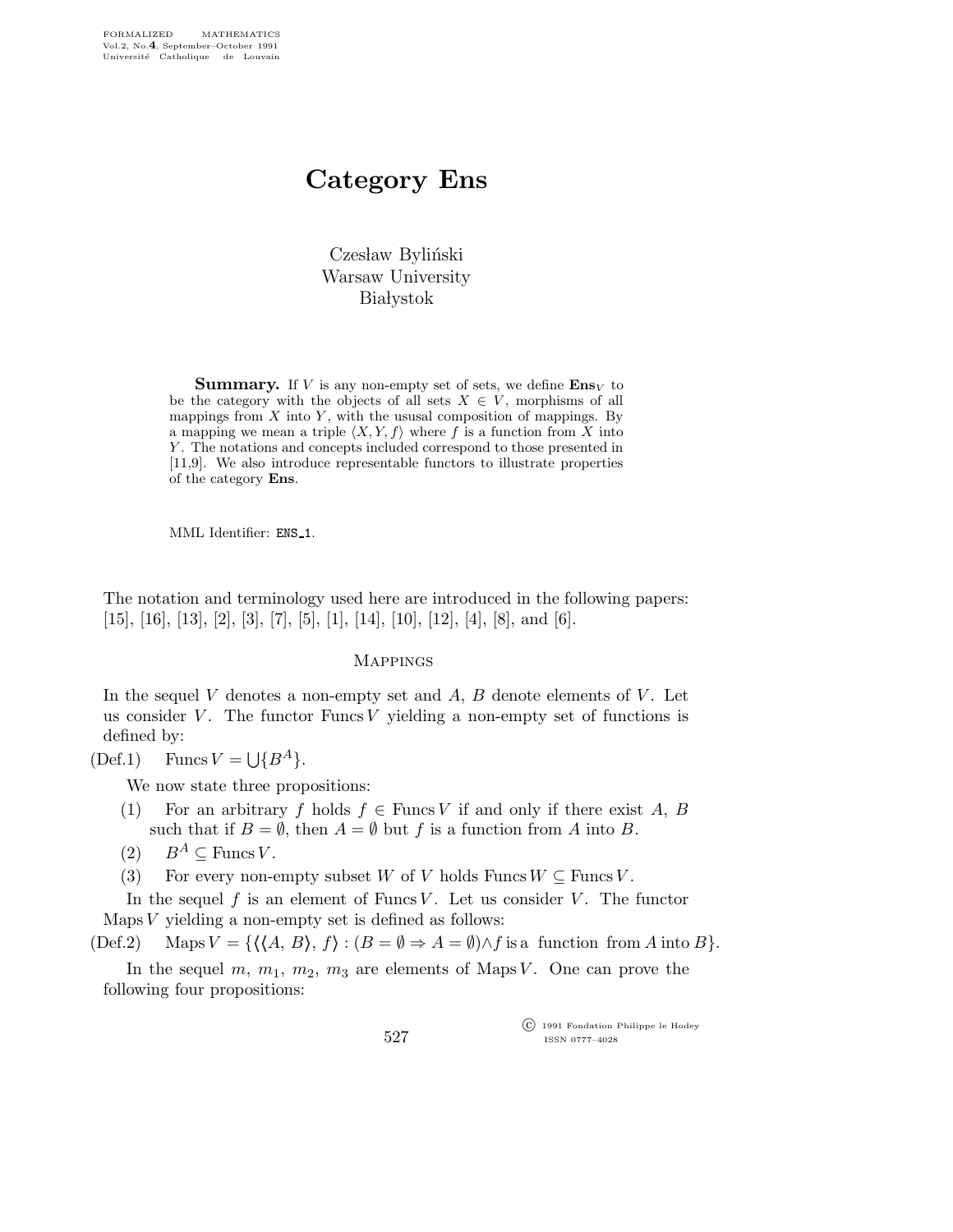- (4) There exist f, A, B such that  $m = \langle \langle A, B \rangle, f \rangle$  but if  $B = \emptyset$ , then  $A = \emptyset$  and f is a function from A into B.
- (5) For every function f from A into B such that if  $B = \emptyset$ , then  $A = \emptyset$ holds  $\langle \langle A, B \rangle, f \rangle \in \text{Maps } V$ .
- (6) Maps  $V \subseteq [V, V]$ , Funcs V :.
- (7) For every non-empty subset W of V holds Maps  $W \subseteq \text{Maps } V$ .

We now define three new functors. Let us consider  $V$ ,  $m$ . The functor  $graph(m)$  yields a function and is defined as follows:

 $(Def.3)$  graph $(m) = m_2$ .

The functor dom  $m$  yields an element of  $V$  and is defined by:

 $(Def.4) \quad \text{dom } m = (m_1)_1.$ 

The functor cod m yielding an element of  $V$  is defined by:

 $(Def.5) \quad \text{cod } m = (m_1)_2.$ 

The following three propositions are true:

- (8)  $m = \langle \text{dom } m, \text{cod } m \rangle, \text{graph}(m) \rangle.$
- (9) cod  $m \neq \emptyset$  or dom  $m = \emptyset$  but graph $(m)$  is a function from dom m into cod m.
- (10) For every function f and for all sets A, B such that  $\langle A, B \rangle, f \rangle \in$ Maps V holds if  $B = \emptyset$ , then  $A = \emptyset$  but f is a function from A into B.

Let us consider V, A. The functor  $\text{id}(A)$  yields an element of Maps V and is defined by:

 $(\text{Def.6}) \quad \text{id}(A) = \langle \langle A, A \rangle, \text{id}_A \rangle.$ 

The following proposition is true

(11) graph(id(A)) = id<sub>A</sub> and dom id(A) = A and cod id(A) = A.

Let us consider V,  $m_1$ ,  $m_2$ . Let us assume that  $\text{cod } m_1 = \text{dom } m_2$ . The functor  $m_2 \cdot m_1$  yields an element of Maps V and is defined as follows:

 $(\text{Def.7})$   $m_2 \cdot m_1 = \langle \text{dom } m_1, \text{ cod } m_2 \rangle, \text{graph}(m_2) \cdot \text{graph}(m_1) \rangle.$ 

One can prove the following propositions:

- (12) If dom  $m_2 = \text{cod } m_1$ , then  $\text{graph}((m_2 \cdot m_1)) = \text{graph}(m_2) \cdot \text{graph}(m_1)$ and dom $(m_2 \cdot m_1) = \text{dom } m_1$  and  $\text{cod}(m_2 \cdot m_1) = \text{cod } m_2$ .
- (13) If dom  $m_2 = \text{cod } m_1$  and dom  $m_3 = \text{cod } m_2$ , then  $m_3 \cdot (m_2 \cdot m_1) =$  $m_3 \cdot m_2 \cdot m_1$ .
- (14)  $m \cdot \text{id}(\text{dom } m) = m$  and  $\text{id}(\text{cod } m) \cdot m = m$ .

Let us consider V, A, B. The functor  $\text{Maps}(A, B)$  yields a set and is defined by:

(Def.8) Maps $(A, B) = \{ \langle A, B \rangle, f \rangle : \langle A, B \rangle, f \in \text{Maps } V \}$ , where f ranges over elements of Funcs  $V$ .

The following propositions are true:

(15) For every function f from A into B such that if  $B = \emptyset$ , then  $A = \emptyset$ holds  $\langle \langle A, B \rangle, f \rangle \in \text{Maps}(A, B).$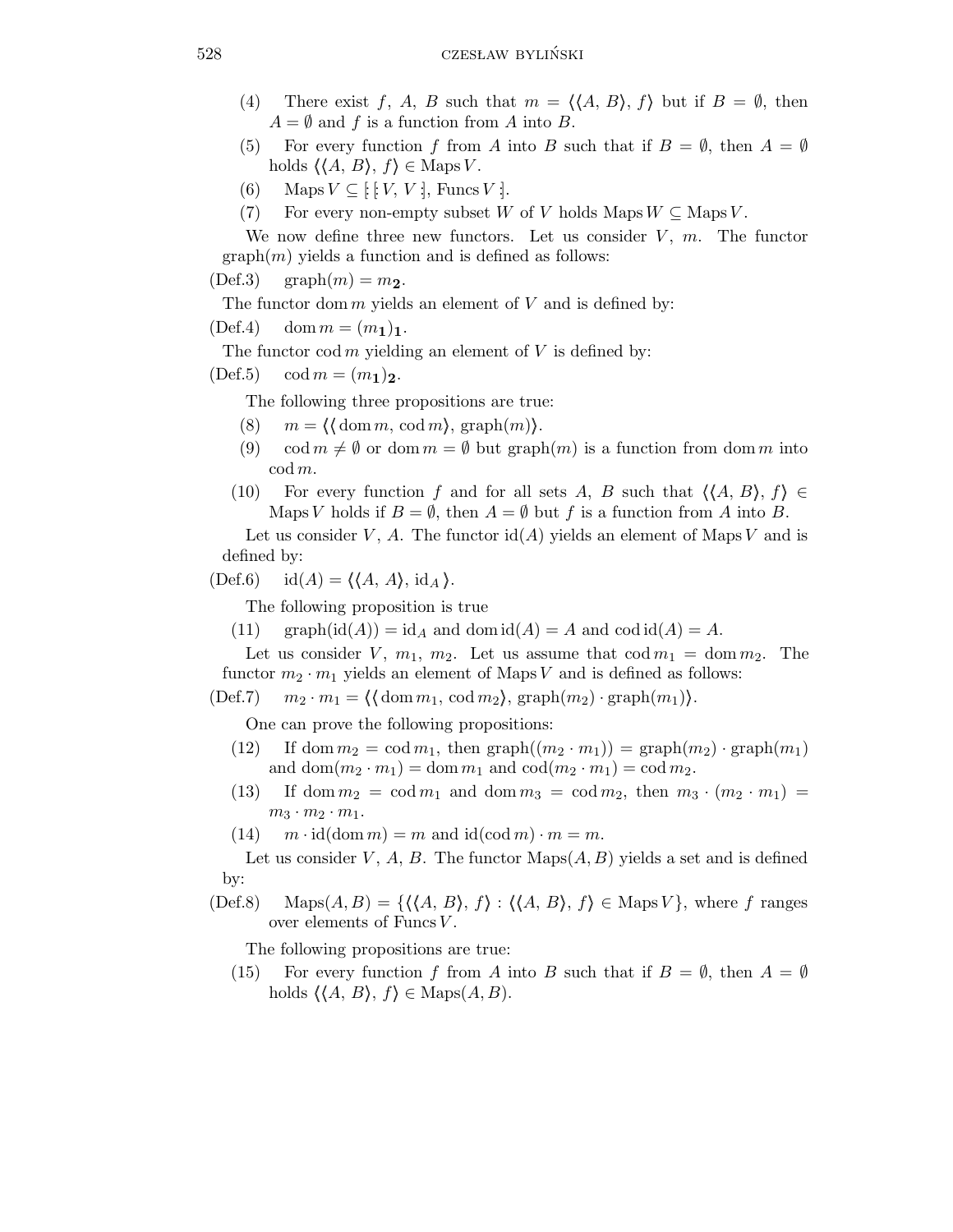- (16) If  $m \in \text{Maps}(A, B)$ , then  $m = \langle \langle A, B \rangle, \text{graph}(m) \rangle$ .
- $(17)$  Maps $(A, B) \subseteq$  Maps V.
- (18) Maps  $V = \bigcup \{\text{Maps}(A, B)\}.$
- (19)  $m \in \text{Maps}(A, B)$  if and only if dom  $m = A$  and cod  $m = B$ .
- (20) If  $m \in \text{Maps}(A, B)$ , then graph $(m) \in B^A$ .

Let us consider  $V$ ,  $m$ . We say that  $m$  is a surjection if and only if:

 $(Def.9)$  rng graph $(m) = \text{cod } m$ .

## CATEGORY Ens

We now define four new functors. Let us consider V. The functor  $\text{Dom}_V$  yields a function from Maps  $V$  into  $V$  and is defined by:

 $(Def.10)$  for every m holds  $Dom_V(m) = dom m$ .

The functor  $Cod_V$  yields a function from Maps V into V and is defined as follows:  $(Def.11)$  for every m holds  $Cod_V(m) = codm$ .

The functor  $\cdot_V$  yields a partial function from [: Maps V, Maps V :] to Maps V and is defined as follows:

(Def.12) for all  $m_2$ ,  $m_1$  holds  $\langle m_2, m_1 \rangle \in \text{dom}(\cdot_V)$  if and only if dom  $m_2 =$ cod  $m_1$  and for all  $m_2$ ,  $m_1$  such that dom  $m_2 = \text{cod } m_1$  holds  $\cdot_V(\langle m_2,$  $m_1$ ) =  $m_2 \cdot m_1$ .

The functor  $\mathrm{Id}_V$  yields a function from V into Maps V and is defined by:

(Def.13) for every A holds  $\mathrm{Id}_V(A) = \mathrm{id}(A)$ .

Let us consider V. The functor  $\mathbf{Ens}_V$  yields a category structure and is defined by:

 $(\text{Def}.14)$   $\text{Ens}_V = \langle V, \text{Maps } V, \text{Dom}_V, \text{Cod}_V, \cdot_V, \text{Id}_V \rangle.$ 

We now state the proposition

(21)  $\langle V, \text{Maps } V, \text{Dom}_V, \text{Cod}_V, \cdot_V, \text{Id}_V \rangle$  is a category. Let us consider V. Then  $\mathbf{Ens}_V$  is a category.

In the sequel a, b are objects of  $\mathbf{Ens}_V$ . Next we state the proposition

```
(22) A is an object of \mathbf{Ens}_V.
```
Let us consider V, A. The functor  $^{\circledR}A$  yielding an object of  $\mathbf{Ens}_V$  is defined as follows:

 $(Def.15)$   ${}^{@}A = A.$ 

One can prove the following proposition

 $(23)$  a is an element of V.

Let us consider V, a. The functor  $^@a$  yields an element of V and is defined by:

 $(Def.16)$   $\mathscr{Q}_a = a$ .

In the sequel f, g denote morphisms of  $\mathbf{Ens}_V$ . The following proposition is true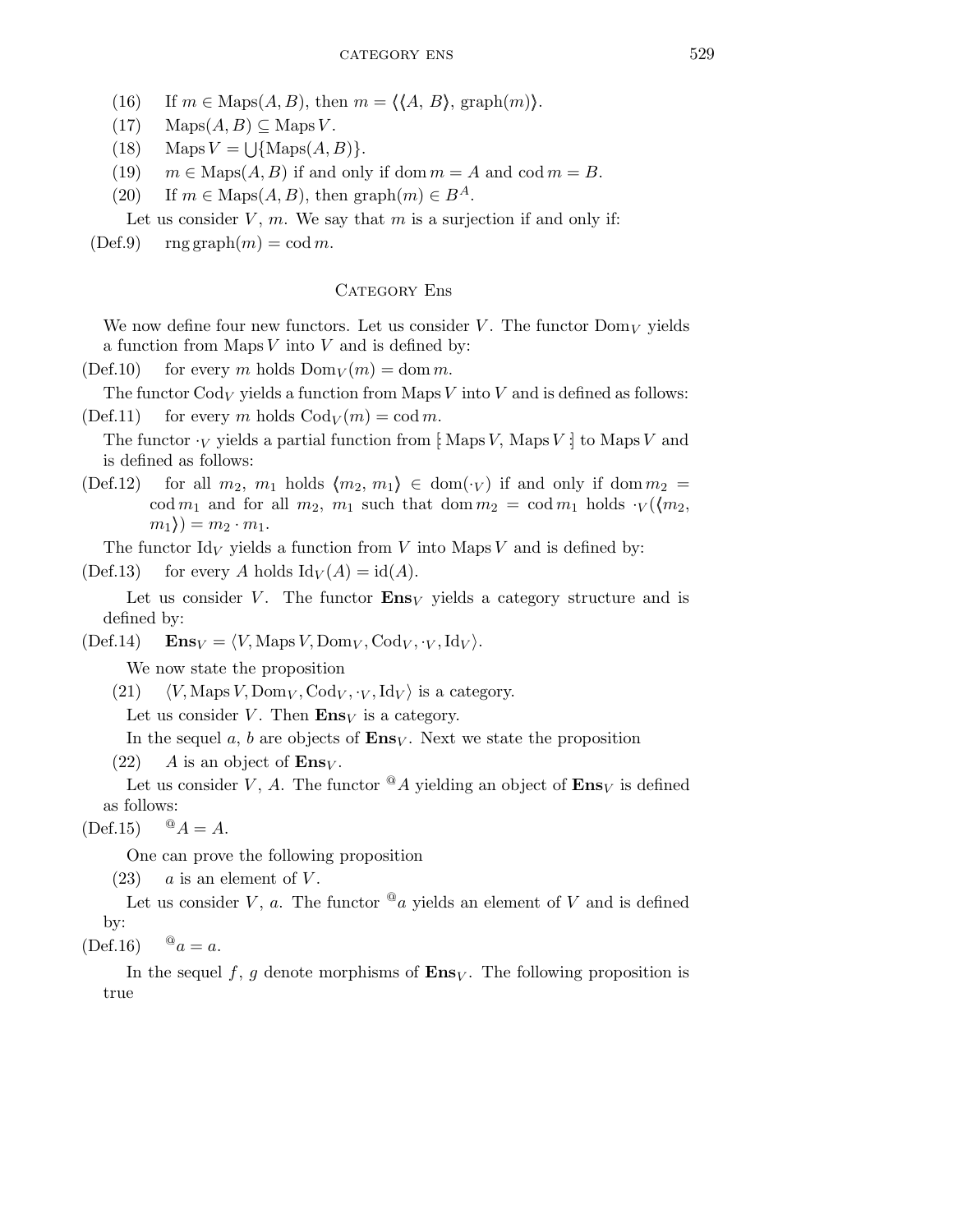(24) m is a morphism of  $\mathbf{Ens}_V$ .

Let us consider V, m. The functor  $^{\circledR}m$  yields a morphism of  $\mathbf{Ens}_V$  and is defined as follows:

 $(\text{Def.17}) \quad {\,^{\circledR}} m = m.$ 

One can prove the following proposition

 $(25)$  f is an element of Maps V.

Let us consider V, f. The functor  $\mathscr{A}_f$  yields an element of Maps V and is defined as follows:

 $(\text{Def.18})$   $\mathscr{Q}_f = f$ .

One can prove the following propositions:

- (26) dom  $f = \text{dom}({}^{\mathcal{Q}}f)$  and cod  $f = \text{cod}({}^{\mathcal{Q}}f)$ .
- (27) hom $(a, b) = \text{Maps}({}^{\textcircled{a}}, {}^{\textcircled{a}}b).$
- (28) If dom  $g = \text{cod } f$ , then  $g \cdot f = \left( \begin{matrix} \circledast g \end{matrix} \right) \cdot \left( \begin{matrix} \circledast f \end{matrix} \right)$ .
- (29)  $id_a = id^{@}a$ .
- (30) If  $a = \emptyset$ , then a is an initial object.
- (31) If  $\emptyset \in V$  and a is an initial object, then  $a = \emptyset$ .
- (32) For every universal class W and for every object a of  $\mathbf{Ens}_W$  such that a is an initial object holds  $a = \emptyset$ .
- (33) If there exists arbitrary x such that  $a = \{x\}$ , then a is a terminal object.
- (34) If  $V \neq {\emptyset}$  and a is a terminal object, then there exists arbitrary x such that  $a = \{x\}.$
- (35) For every universal class W and for every object a of  $\mathbf{Ens}_W$  such that a is a terminal object there exists arbitrary x such that  $a = \{x\}.$
- (36) f is monic if and only if  $graph((^{\circledR}f))$  is one-to-one.
- (37) If f is epi and there exists A and there exist arbitrary  $x_1, x_2$  such that  $x_1 \in A$  and  $x_2 \in A$  and  $x_1 \neq x_2$ , then <sup>@</sup>f is a surjection.
- (38) If  $\mathscr{A}_f$  is a surjection, then f is epi.
- (39) For every universal class W and for every morphism  $f$  of  $\mathbf{Ens}_W$  such that f is epi holds  $\mathscr{A}_f$  is a surjection.
- (40) For every non-empty subset W of V holds  $\mathbf{Ens}_W$  is full subcategory of  $\mathbf{Ens}_V$ .

### Representable Functors

We follow a convention:  $C$  will be a category,  $a, b, c$  will be objects of  $C$ , and f, g, h, f', g' will be morphisms of C. Let us consider C. The functor  $\text{Hom}(C)$ yields a non-empty set and is defined as follows:

(Def.19)  $Hom(C) = {hom(a, b)}.$ 

We now state two propositions:

(41) hom $(a, b) \in \text{Hom}(C)$ .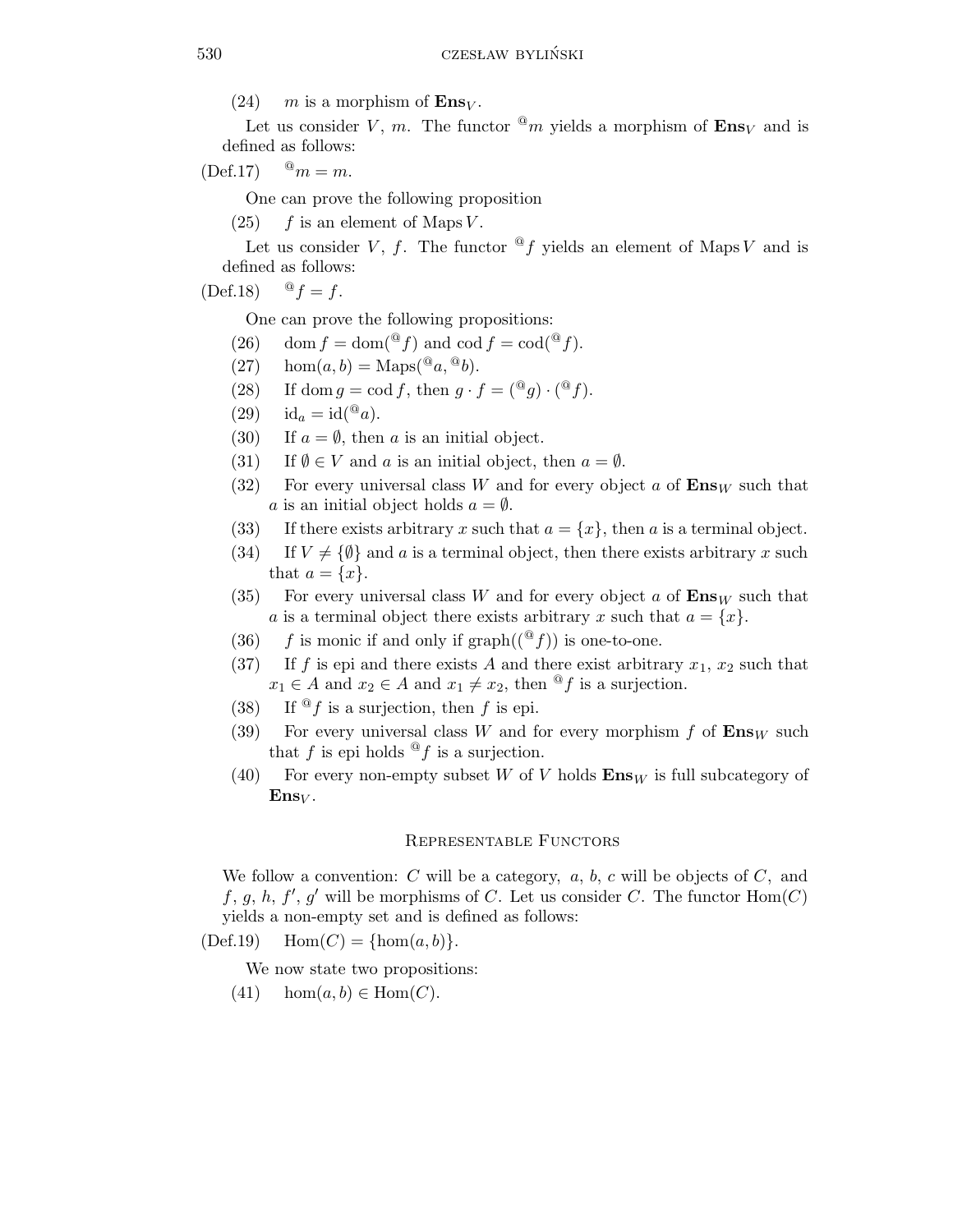(42) If  $\hom(a, \text{cod } f) = \emptyset$ , then  $\hom(a, \text{dom } f) = \emptyset$  but if  $\hom(\text{dom } f, a) = \emptyset$ , then hom(cod  $f, a) = \emptyset$ .

We now define two new functors. Let us consider  $C$ ,  $a$ ,  $f$ . The functor hom $(a, f)$  yielding a function from hom $(a, dom f)$  into hom $(a, cod f)$  is defined by:

(Def.20) for every g such that  $g \in \hom(a, \operatorname{dom} f)$  holds  $(\hom(a, f))(g) = f \cdot g$ . The functor hom $(f, a)$  yields a function from hom $(\text{cod } f, a)$  into hom $(\text{dom } f, a)$ and is defined by:

# (Def.21) for every g such that  $g \in \hom(\text{cod } f, a)$  holds  $(\hom(f, a))(g) = g \cdot f$ .

We now state several propositions:

- (43) hom $(a, id_c) = id_{hom(a, c)}$ .
- (44) hom(id<sub>c</sub>, a) = id<sub>hom(c, a)</sub>.
- (45) If dom  $g = \text{cod } f$ , then  $\text{hom}(a, g \cdot f) = \text{hom}(a, g) \cdot \text{hom}(a, f)$ .
- (46) If dom  $q = \text{cod } f$ , then  $\text{hom}(q \cdot f, a) = \text{hom}(f, a) \cdot \text{hom}(q, a)$ .
- (47)  $\langle \text{hom}(a, \text{dom } f), \text{hom}(a, \text{cod } f) \rangle$ , hom $(a, f)$  is an element of  $MapsHom(C).$
- (48)  $\langle \text{hom}(\text{cod } f, a), \text{hom}(\text{dom } f, a) \rangle$ , hom $(f, a)$  is an element of  $MapsHom(C).$

We now define two new functors. Let us consider C, a. The functor  $hom(a, -)$ yields a function from the morphisms of C into Maps  $Hom(C)$  and is defined as follows:

(Def.22) for every f holds  $(\text{hom}(a, -))(f) = \langle \text{hom}(a, \text{dom } f), \text{hom}(a, \text{cod } f) \rangle$ ,  $hom(a, f)$ .

The functor hom $(-,a)$  yields a function from the morphisms of C into  $MapsHom(C)$ and is defined as follows:

(Def.23) for every f holds  $(\text{hom}(-,a))(f) = \langle \text{hom}(\text{cod } f,a), \text{hom}(\text{dom } f,a) \rangle$ ,  $hom(f,a)$ .

The following propositions are true:

- (49) If  $\text{Hom}(C) \subseteq V$ , then  $\text{hom}(a, -)$  is a functor from C to  $\text{Ens}_V$ .
- (50) If  $\text{Hom}(C) \subseteq V$ , then  $\text{hom}(-,a)$  is a contravariant functor from C into  $\mathbf{Ens}_V$ .
- (51) If hom(dom f, cod  $f'$ ) =  $\emptyset$ , then hom(cod f, dom  $f'$ ) =  $\emptyset$ .

Let us consider C, f, g. The functor  $hom(f,g)$  yielding a function from hom(cod f, dom g) into hom(dom f, cod g) is defined by:

(Def.24) for every h such that  $h \in \text{hom}(\text{cod } f, \text{dom } g)$  holds  $(\text{hom}(f,g))(h) =$  $g \cdot h \cdot f$ .

We now state several propositions:

- (52)  $\langle \text{hom}(\text{cod } f, \text{dom } g), \text{hom}(\text{dom } f, \text{cod } g) \rangle, \text{hom}(f,g) \rangle$  is an element of  $MapsHom(C).$
- (53) hom $(id_a, f) = \text{hom}(a, f)$  and  $\text{hom}(f, id_a) = \text{hom}(f, a)$ .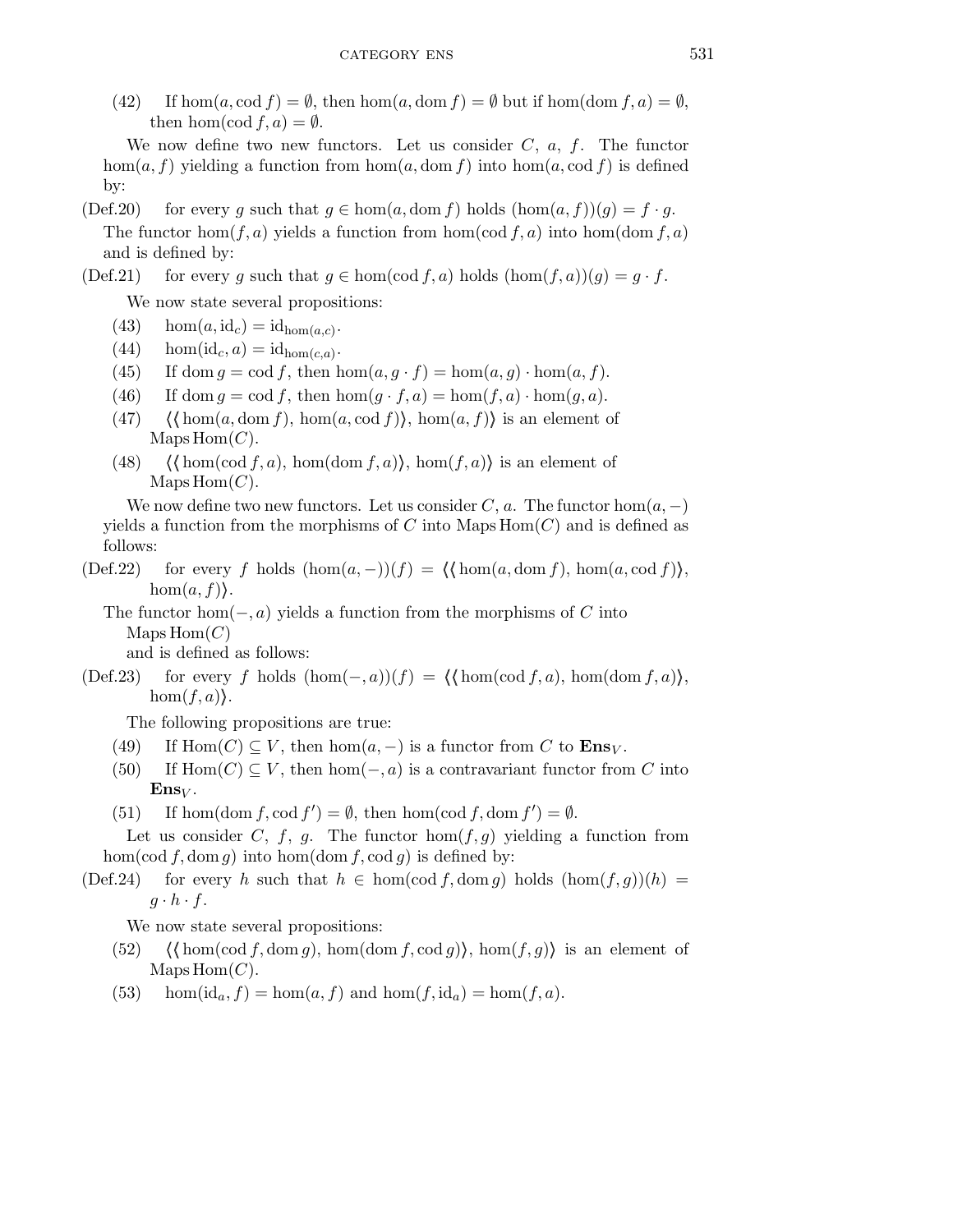- (54) hom(id<sub>a</sub>, id<sub>b</sub>) = id<sub>hom(a,b)</sub>.
- (55) hom $(f,g) = \hom(\text{dom } f,g) \cdot \hom(f, \text{dom } g)$ .
- (56) If  $\operatorname{cod} g = \operatorname{dom} f$  and  $\operatorname{dom} g' = \operatorname{cod} f'$ , then  $\operatorname{hom}(f \cdot g, g' \cdot f') = \operatorname{hom}(g, g')$ . hom $(f, \tilde{f}^{\prime})$ .

Let us consider C. The functor hom<sub> $C$ </sub>(-, -) yielding a function from the morphisms of  $[C, C]$  into Maps  $Hom(C)$  is defined as follows:

(Def.25) for all f, g holds  $(\text{hom}_C(-,-))(\langle f, g \rangle) =$ 

 $\langle \text{hom}(\text{cod } f, \text{dom } g), \text{hom}(\text{dom } f, \text{cod } g) \rangle, \text{hom}(f,g) \rangle.$ 

The following two propositions are true:

 $(57)$  hom $(a, -) = (curry(hom<sub>C</sub>(−, -)))$ (id<sub>a</sub>) and  $hom(-, a) = (curry' (hom<sub>C</sub>(-, -)))(id<sub>a</sub>).$ 

(58) If  $\text{Hom}(C) \subseteq V$ , then  $\text{hom}_C(-,-)$  is a functor from  $[C^{op}, C]$  to  $\mathbf{Ens}_V$ .

We now define two new functors. Let us consider  $V, C, a$ . Let us assume that Hom(C)  $\subseteq V$ . The functor hom<sub>V</sub>( $a$ ,  $-$ ) yields a functor from C to  $\mathbf{Ens}_V$ and is defined by:

 $(Def.26)$  hom $_V(a, -) = \text{hom}(a, -).$ 

The functor hom $V$  (−,a) yields a contravariant functor from C into  $\mathbf{Ens}_V$  and is defined as follows:

 $(\text{Def.27})$  hom $_V(-,a) = \text{hom}(-,a)$ .

Let us consider V, C. Let us assume that  $\text{Hom}(C) \subseteq V$ . The functor hom $_C^C(-,-)$  yielding a functor from  $[ C^{\text{op}}, C ]$  to  $\text{Ens}_V$  is defined as follows:

$$
(\text{Def.28}) \quad \hom_V^C(-,-) = \hom_C(-,-).
$$

One can prove the following propositions:

- (59) If  $\text{Hom}(C) \subseteq V$ , then  $(\hom_V(a, -))(f) = \langle \operatorname{hom}(a, \operatorname{dom} f), \hom(a, \operatorname{cod} f) \rangle, \hom(a, f) \rangle.$
- (60) If  $\text{Hom}(C) \subseteq V$ , then  $(\text{Obj}(\text{hom}_V(a, -)))$ (b) = hom $(a, b)$ .

(61) If  $\text{Hom}(C) \subset V$ , then  $(\hom_V(-,a))(f) = \langle \operatorname{hom}(\operatorname{cod} f,a), \hom(\operatorname{dom} f,a) \rangle, \hom(f,a)\rangle.$ 

- (62) If  $\text{Hom}(C) \subseteq V$ , then  $(\text{Obj}(\text{hom}_V(-,a)))(b) = \text{hom}(b,a)$ .
- (63) If  $\text{Hom}(C) \subseteq V$ , then  $(\text{hom}_V^C(-, -))(\langle f^{\text{op}}, g \rangle) = \langle \langle \text{hom}(\text{cod } f, \text{dom } g), \rangle$ hom(dom f, cod g)), hom $(f,g)$ .
- (64) If  $\text{Hom}(C) \subseteq V$ , then  $(\text{Obj}(\text{hom}_V^C(-,-)))(\langle a^{\text{op}}, b \rangle) = \text{hom}(a, b)$ .
- (65) If  $\text{Hom}(C) \subseteq V$ , then  $(\text{hom}_V^C(-, -))(a^{\text{op}}, -) = \text{hom}_V(a, -)$ .
- (66) If  $\text{Hom}(C) \subseteq V$ , then  $(\text{hom}_V^C(-,-))(-,a) = \text{hom}_V(-,a)$ .

## **ACKNOWLEDGEMENTS**

I would like to thank Andrzej Trybulec for his useful sugestions and valuable comments.

### **REFERENCES**